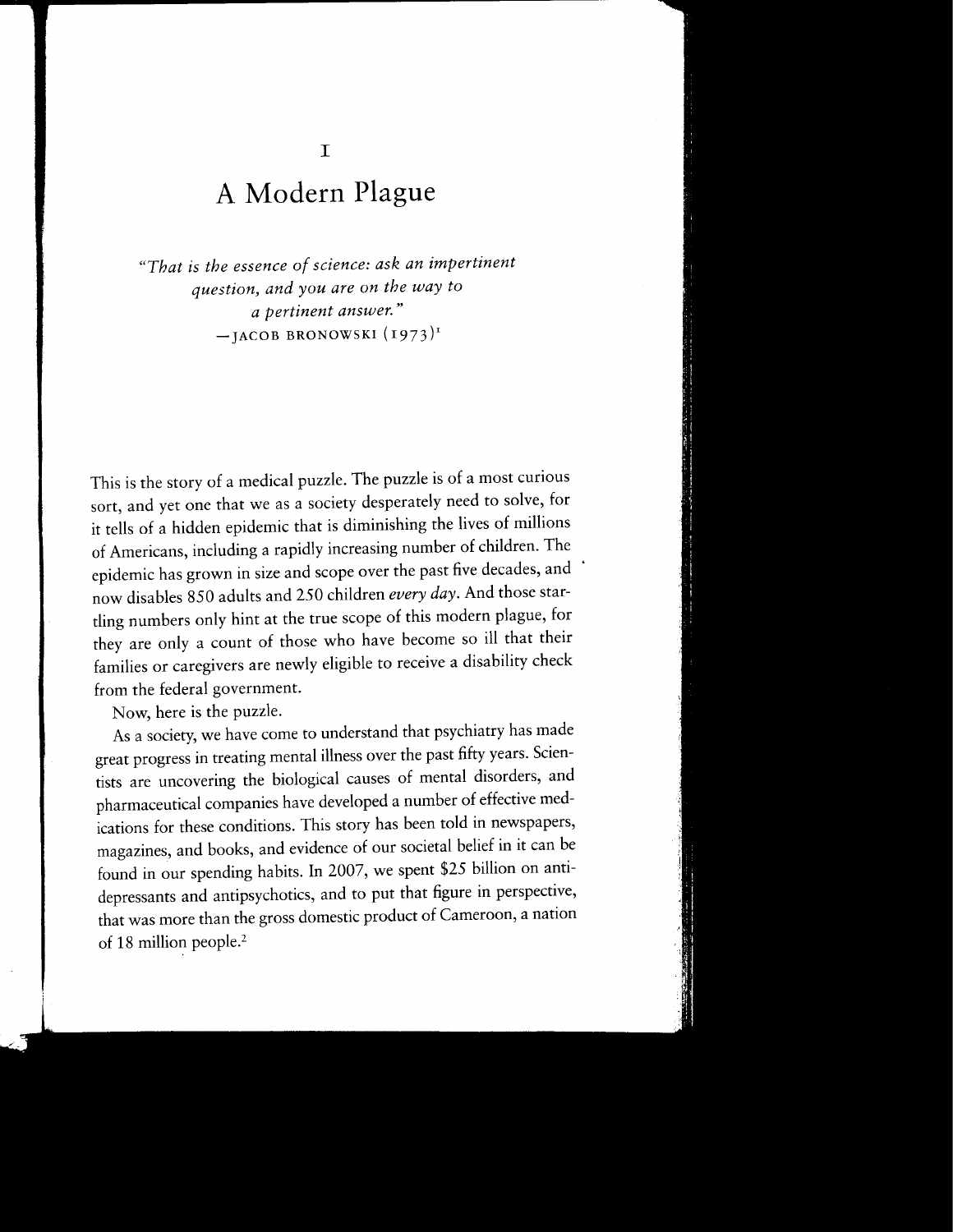In 1999, U.S. surgeon general David Satcher neatly summed up this story of scientific progress in a 458-page report titled Mental Health. The modern era of psychiatry, he explained, could be said to have begun in 1954. Prior to that time, psychiatry lacked treatments that could "prevent patients from becoming chronically ill." But then Thorazine was introduced. This was the first drug that was a specific antidote to a mental disorder-it was an antipsychotic medication-and it kicked off a psychopharmacological revolution. Soon antidepressants and antianxiety agents were discovered, and as a result, today we enjoy "a variety of treatments of welldocumented efficacy for the array of clearly defined mental and behavioral disorders that occur across the life span," Satcher wrote. The introduction of Prozac and other "second-generation" psychiatric drugs, the surgeon general added, was "stoked by advances in both neurosciences and molecular biology" and represented yet another leap forward in the treatment of mental disorders.<sup>3</sup>

Medical students training to be psychiatrists read about this history in their textbooks, and the public reads about it in popular accounts of the field. Thorazine, wrote University of Toronto professor Edward Shorter, in his 1997 book, A History of Psychiatry, "initiated a revolution in psychiatry, comparable to the introduction of penicillin in general medicine."<sup>4</sup> That was the start of the "psychopharmacology era," and today we can rest assured that science has proved that the drugs in psychiatry's medicine cabinet are beneficial. "We have very effective and safe treatments for a broad array of psychiatric disorders," Richard Friedman, director of the psychopharmacology clinic at Weill Cornell Medical College, informed readers of the New York Times on June 19, 2007.5 Three days later, the Boston Globe, in an editorial titled "When Kids Need Meds," echoed this sentiment: "The development of powerful drugs has revolutionized the treatment of mental illness."<sup>6</sup>

Psychiatrists working in countries around the world also understand this to be true. At the 161st annual meeting of the American Psychiatric Association, which was held in May 2008 in Washington, D.C., nearly half of the twenty thousand psychiatrists who attended were foreigners. The hallways were filled with chatter about schizophrenia, bipolar illness, depression, panic disorder, attention deficit/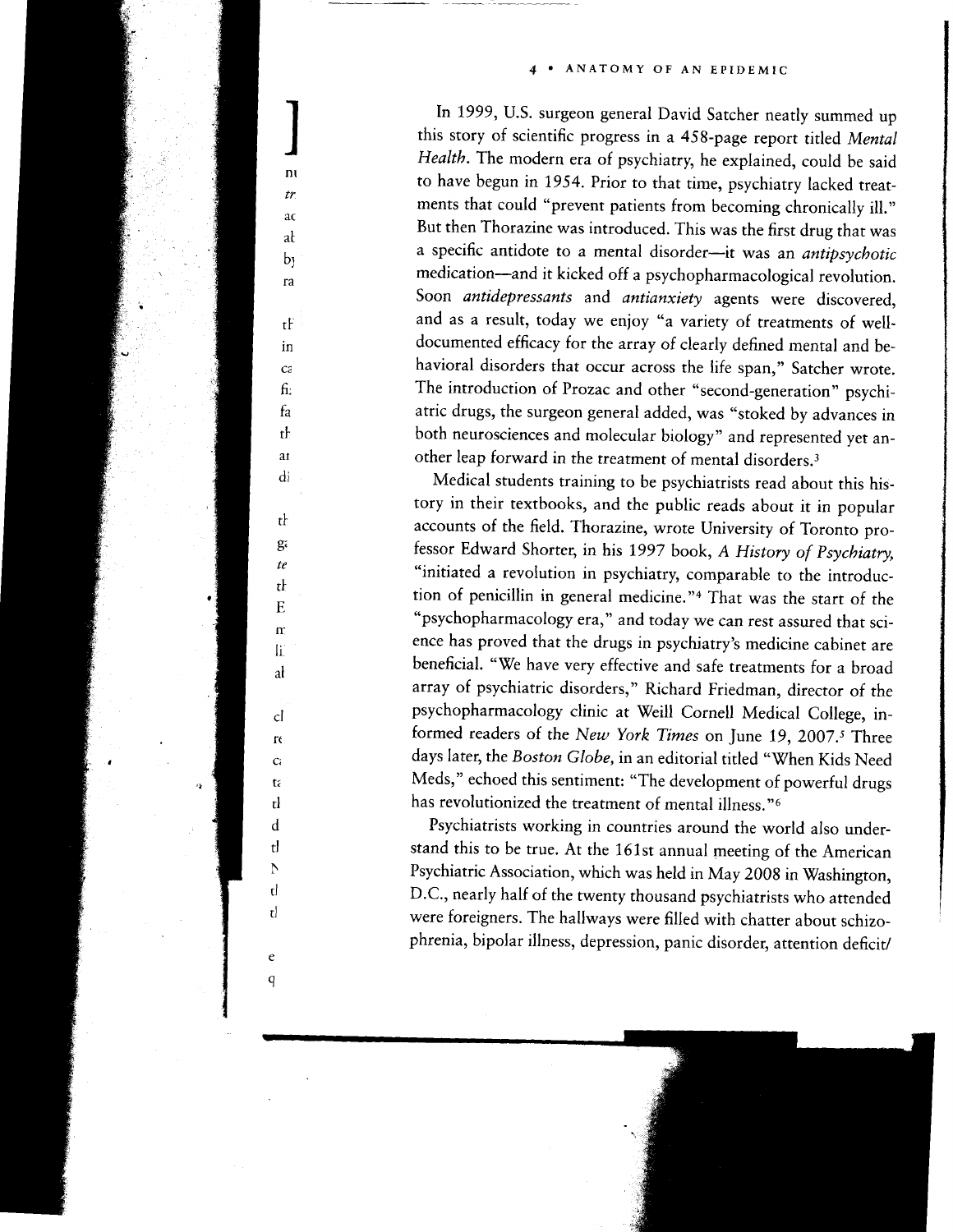hyperactivity disorder, and a host of other conditions described in the APA's Diagnostic and Statistical Manual of Mental Disorders, and over the course of five days, most of the lectures, workshops, and symposiums told of advances in the field. "We have come a long way in understanding psychiatric disorders, and our knowledge continues to expand," APA president Carolyn Robinowitz told the audience in her opening-day address. "Our work saves and improves so many lives."7

But here is the conundrum. Given this great advance in care, we should expect that the number of disabled mentally ill in the United States, on a per-capita basis, would have declined over the past fifty years. We should also expect that the number of disabled mentally ill, on a per-capita basis, would have declined since the arrival in 1988 of Prozac and the other second-generation psychiatric drugs. We should see a two-step drop in disability rates. Instead, as the psychopharmacology revolution has unfolded, the number of disabled mentally ill in the United States has skyrocketed. Moreover, this increase in the number of disabled mentally ill has accelerated further since the introduction of Prozac and the other secondgeneration psychiatric drugs. Most disturbing of all, this modernday plague has now spread to the nation's children.

The disability numbers, in turn, lead to a much larger question. Why are so many Americans today, while they may not be disabled by mental illness, nevertheless plagued by chronic mental problemsby recurrent depression, by bipolar symptoms, and by crippling anxiety? If we have treatments that effectively address these disorders, why has mental illness become an ever-greater health problem in the United States?

## The Epidemic

Now, I promise that this will not just be a book of statistics. We are trying to solve a mystery in this book, and this will lead to an exploration of science and history, and ultimately to a story with many surprising twists. But this mystery arises from an in-depth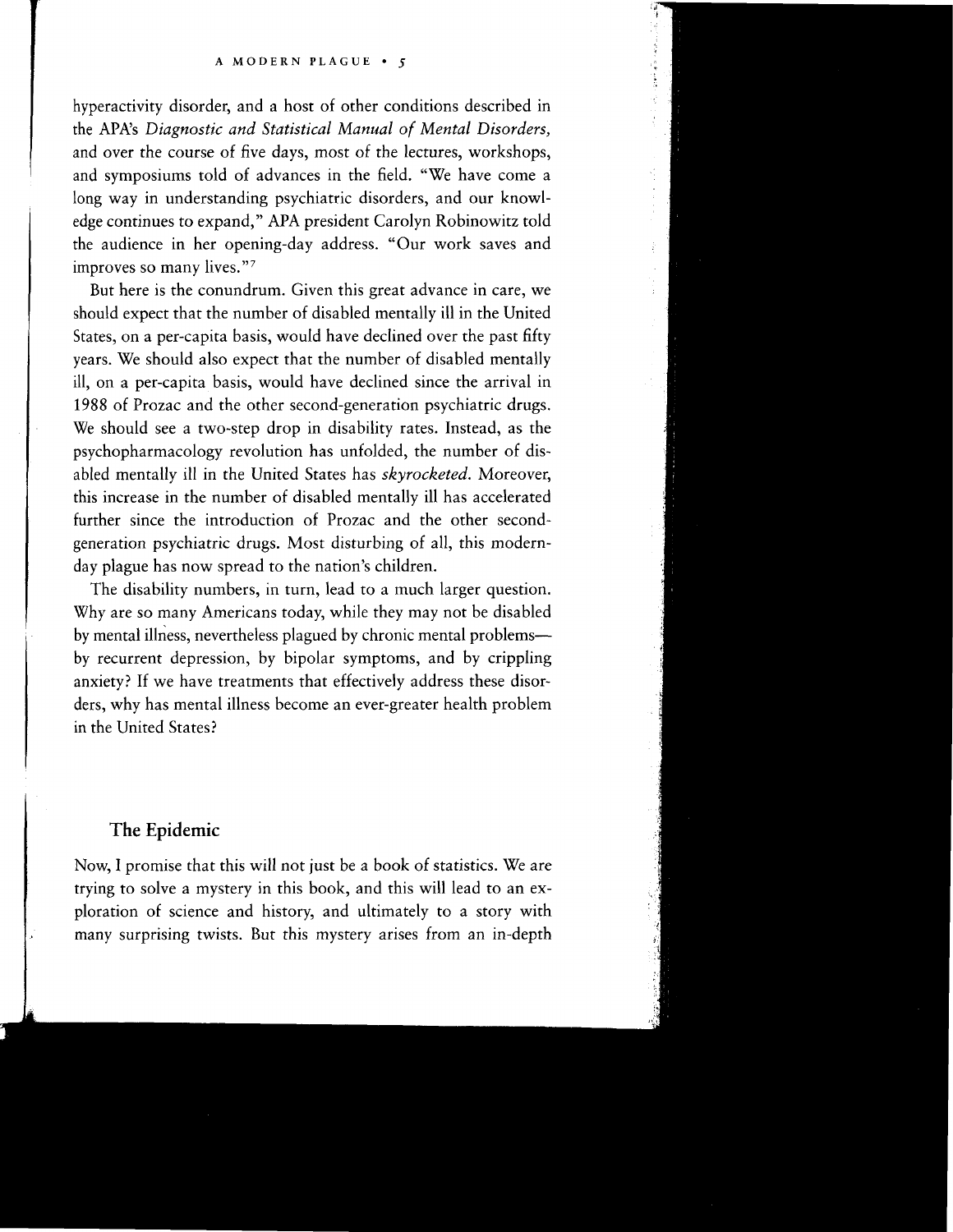analysis of government statistics, and so, as a first step, we need to track the disability numbers over the past fifty years to make certain that the epidemic is real.

In 1955, the disabled mentally ill were primarily cared for in state and county mental hospitals. Today, they typically receive either a monthly Supplemental Security Income (SSI) or Social Security Disability Insurance (SSDI) payment, and many live in residential shelters or other subsidized living arrangements. Both statistics provide a rough count of the number of people under governmental care because they have been disabled by mental illness.

In 1955, there were 566,000 people in state and county mental hospitals. However, only 355,000 had a psychiatric diagnosis, as the rest suffered from alcoholism, syphilis-related dementia, Alz-

| Herry Street                    | <b>First Admissions</b> | <b>Resident Patients</b> |
|---------------------------------|-------------------------|--------------------------|
| <b>Psychotic Disorders</b>      |                         |                          |
| Schizophrenia                   | 28.482                  | 267,603                  |
| Manic-depressive                | 9,679                   | 50,937                   |
| Other                           | 1,387                   | 14.734                   |
| <b>Psychoneurosis (Anxiety)</b> | 6,549                   | 5,415                    |
| <b>Personality Disorders</b>    | 8,730                   | 9,739                    |
| <b>All Others</b>               | 6,497                   | 6,966                    |

## The Hospitalized Mentally III in 1955

Although there were 558,922 resident patients in state and county mental hospitals in 1955, only 355,000 suffered from mental illness. The other 200,000 were elderly patients suffering from dementia, end-stage syphilis, alcoholism, mental retardation, and various neurological syndromes. Source: Silverman, C. The Epidemiology of Depression (1968): 139.

heimer's, and mental retardation, a population that would not show up in a count of the disabled mentally ill today.<sup>8</sup> Thus, in 1955, 1 in every 468 Americans was hospitalized due to a mental illness. In 1987, there were 1.25 million people receiving an SSI or SSDI payment because they were disabled by mental illness, or 1 in every 184 Americans.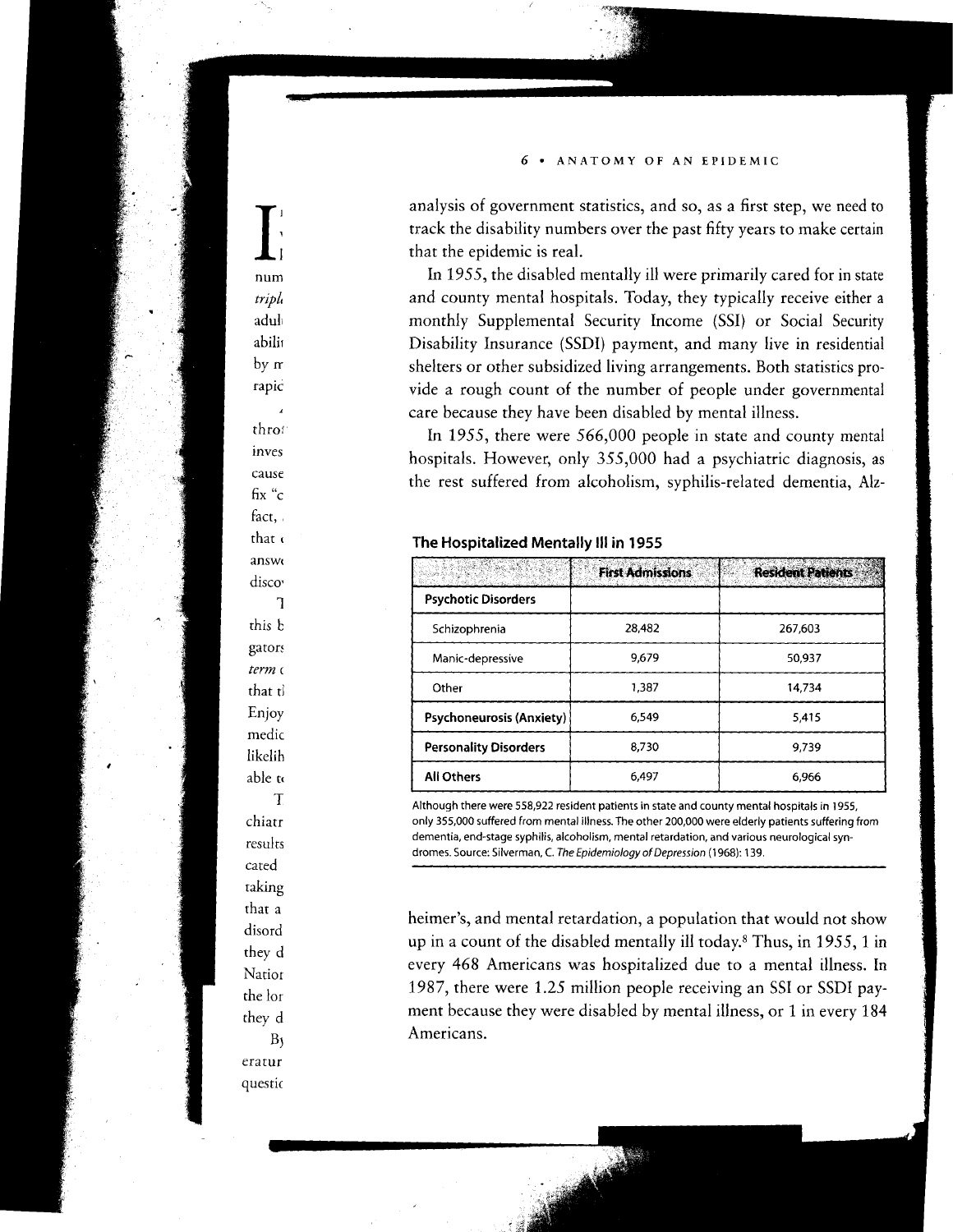Now it may be argued that this is an apples-to-oranges comparison. In 1955, societal taboos about mental illness may have led to a reluctance to seek treatment, and thus to low hospitalization rates. It's also possible that a person had to be sicker to get hospitalized in 1955 than to receive SSI or SSDI in 1987, and that's why the 1987 disability rate is so much higher. However, arguments can be made in the other direction, too. The SSI and SSDI numbers only provide a count of the disabled mentally ill less than sixty-five years old, whereas the mental hospitals in 1955 were home to many elderly schizophrenics. There were also many more mentally ill people who were homeless and in jail in 1987 than in 1955, and that population doesn't show up in the disability numbers. The comparison is an imperfect one, but it's the best one we can make to track disability rates between 1955 and 1987.

Fortunately, from 1987 forward it's an apples-to-apples comparison, involving only the SSI and SSDI numbers. The Food and Drug Administration approved Prozac in 1987, and over the next two decades the number of disabled mentally ill on the SSI and SSDI rolls soared to 3.97 million.<sup>9</sup> In 2007, the disability rate was 1 in every 76 Americans. That's more than double the rate in 1987, and six times the rate in 1955. The apples-to-apples comparison proves that something is amiss.

If we drill down into the disability data a bit more, we find a second puzzle. In 1955, major depression and bipolar illness didn't disable many people. There were only 50,937 people in state and county mental hospitals with a diagnosis for one of those affective disorders.<sup>10</sup> But during the 1990s, people struggling with depression and bipolar illness began showing up on the SSI and SSDI rolls in ever-increasing numbers, and today there are an estimated 1.4 million people eighteen to sixty-four years old receiving a federal payment because they are disabled by an affective disorder.<sup>11</sup> Moreover, this trend is accelerating: According to a 2008 report by the U.S. General Accountability Office, 46 percent of the young adults (ages eighteen to twenty-six) who received an SSI or SSDI payment because of a psychiatric disability in 2006 were diagnosed with an affective illness (and another 8 percent were disabled by "anxiety disorder").<sup>12</sup>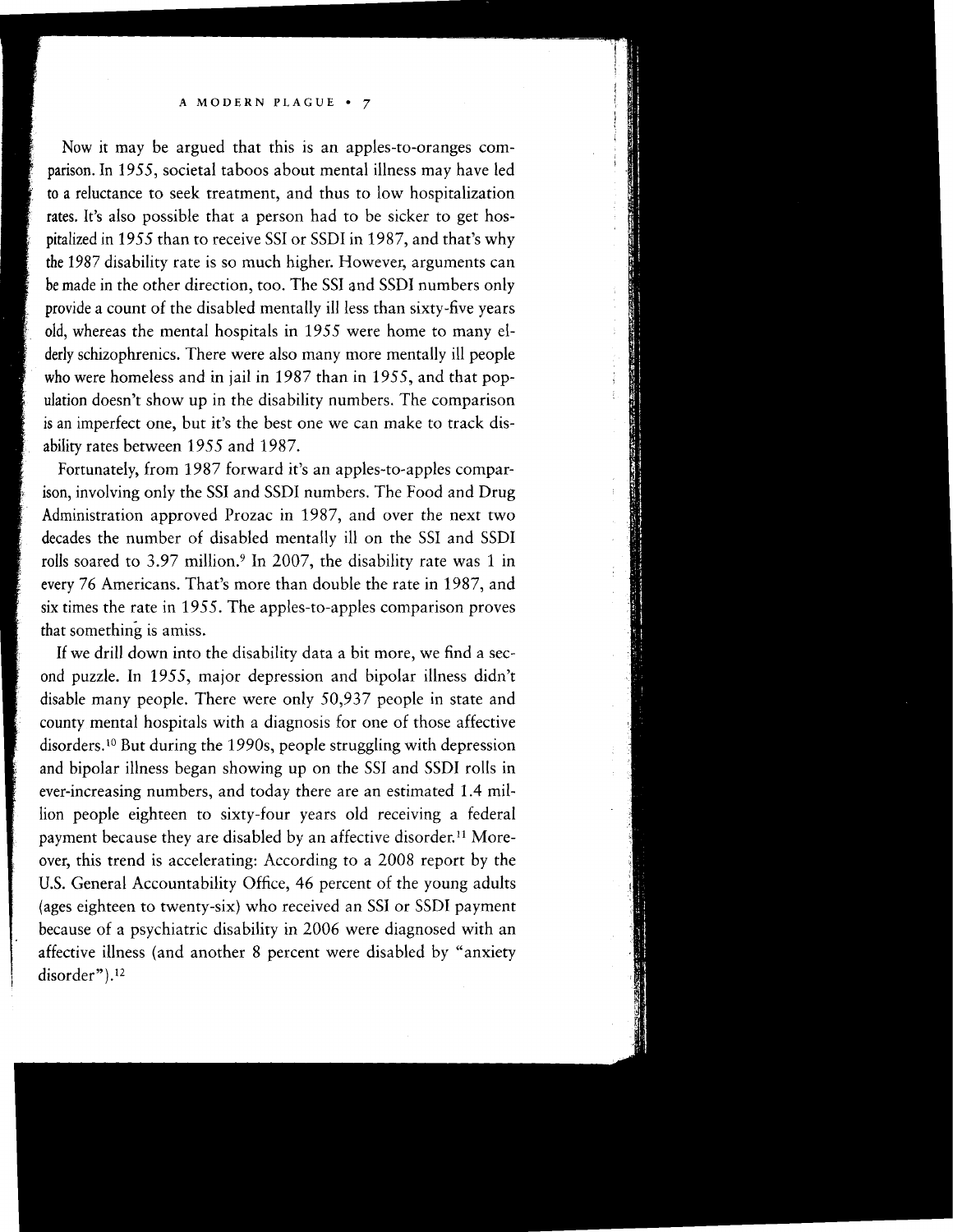

The Disabled Mentally Ill in the Prozac Era SSI and SSDI Recipients Under Age 65 Disabled by Mental Illness, 1987-2007

One in every six SSDI recipients also receives an SSI payment; thus the total number of recipients is less than the sum of the SSI and SSDI numbers. Source: Social Security Administration reports, 1987-2007.

This plague of disabling mental illness has now spread to our children, too. In 1987, there were 16,200 children under eighteen years of age who received an SSI payment because they were disabled by a serious mental illness. Such children comprised only 5.5 percent of the 293,000 children on the disability rolls—mental illness was not, at that time, a leading cause of disability among the country's children. But starting in 1990, the number of mentally ill children began to rise dramatically, and by the end of 2007, there were 561,569 such children on the SSI disability rolls. In the short span of twenty years, the number of disabled mentally ill children rose thirty-five fold. Mental illness is now the leading cause of disability in children, with the mentally ill group comprising 50 percent of the total number of children on the SSI rolls in 2007.<sup>13</sup>

The baffling nature of this childhood epidemic shows up with particular clarity in the SSI data from 1996 to 2007. Whereas the number of children disabled by mental illness more than doubled during this period, the number of children on the SSI rolls for all other reasons-cancers, retardation, etc.--declined, from 728,110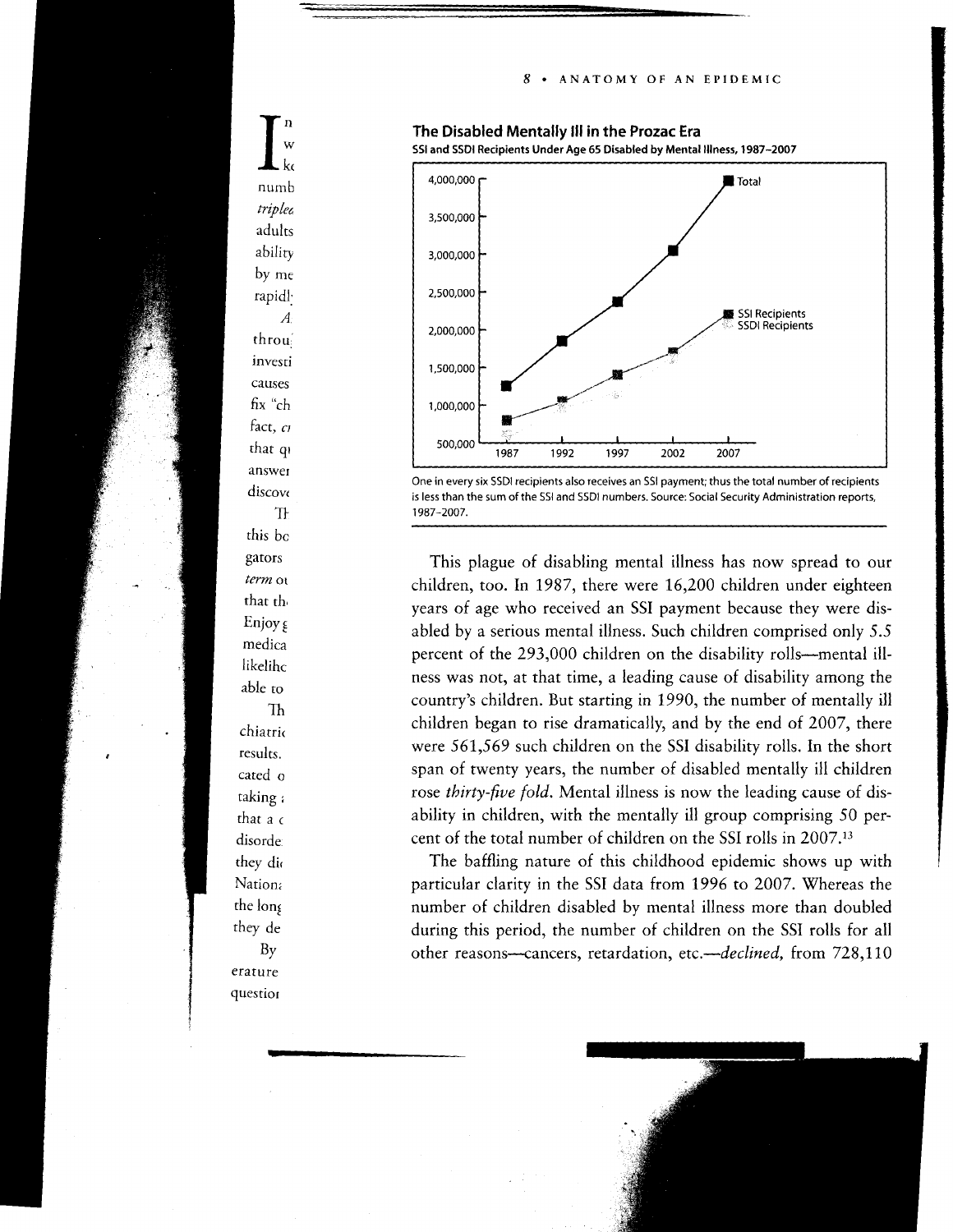o 559,448. The nation's doctors were apparently making progress n treating all of those other conditions, but when it came to mental lisorders, just the oppositewas true.

## A Scientific Inquiry

The puzzle can now be precisely summed up. On the one hand, we <now that many people are helped by psychiatric medications. We know that many people stabilize well on them and will personally attest to how the drugs have helped them lead normal lives. Furthermore, as Satcher noted in his 1999 report, the scientific literature does document that psychiatric medications, at least over the short term, are "effective." Psychiatrists and other physicians who prescribe the drugs will attest to that fact, and many parents of children taking psychiatric drugs will swear by the drugs as well. All of that makes for a powerful consensus: Psychiatric drugs work and help people lead relatively normal lives. And yet, at the same time, we are stuck with these disturbing facts: The number of disabled mentally ill has risen dramatically since 1955, and during the past two decades, a period when the prescribing of psychiatric medications has exploded, the number of adults and children disabled by mental illness has risen at a mind-boggling rate. Thus we arrive at an obvious question, even though it is heretical in kind: Could our drug-based paradigm of care, in some unforeseen way, be fueling this modern-day plague?

My hope is that Anatomy of an Epidemic will serve as an exploration of that question. It's also easy to see what we must find if we are to solve this puzzle. We will need to discover a history of science that unfolds over the course of fifty-five years, arises from the very best research, and explains all aspects of our puzzle. The history must reveal why there has been a dramatic increase in the number of disabled mentally ill, it must explain why disabling affective disorders are so much more common now than they were fifty years ago, and it must explain why so many children are being laid low by serious mental illness today. And if we find such a history, we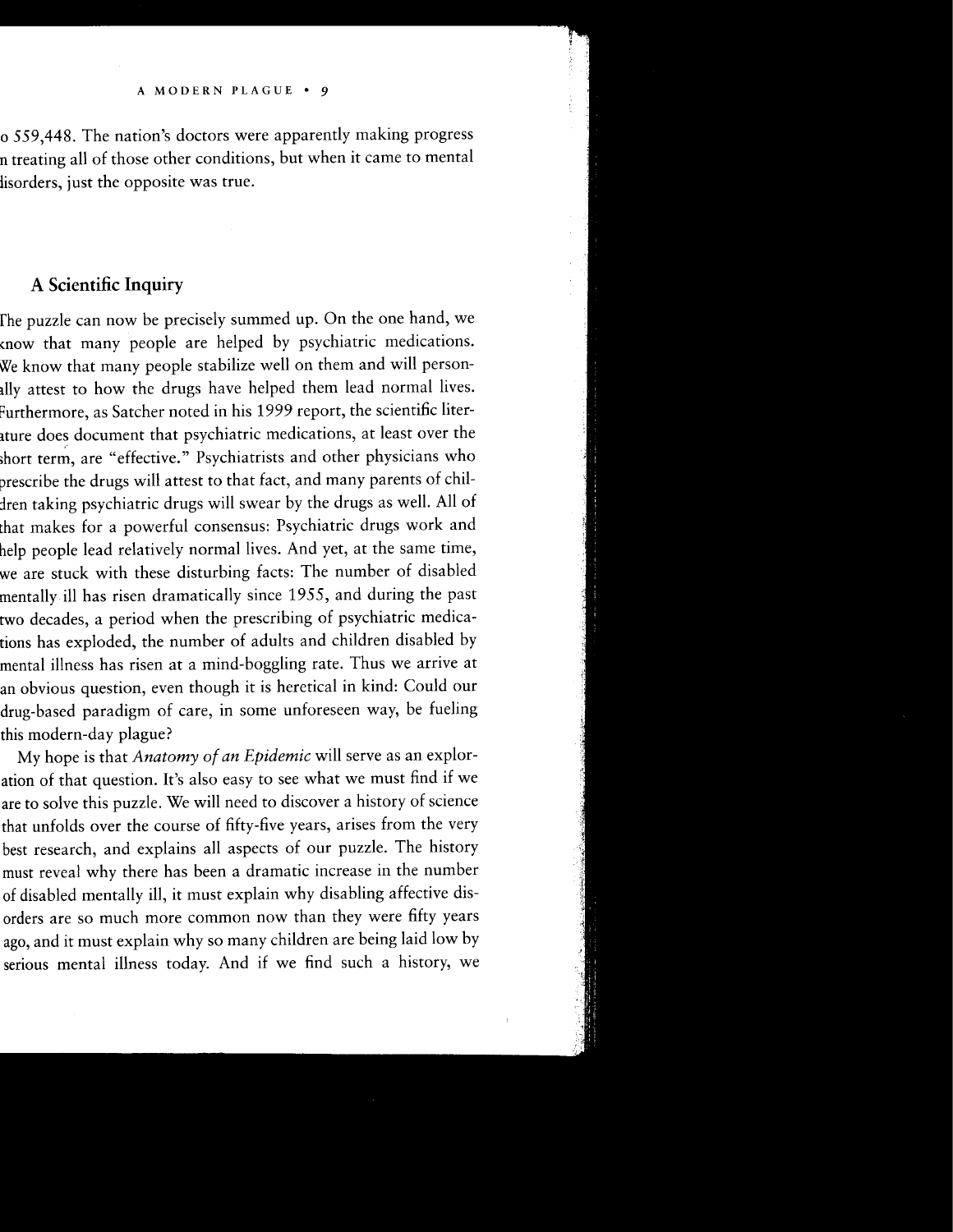should then be able to explain why it has remained hidden and unknown.

It's also easy to see what is at stake here. The disability numbers only hint at the extraordinary toll that mental illness is exacting on our society. The GAO, in its June 2008 report, concluded that one in every sixteen young adults in the United States is now "seriously mentally ill." There has never been a society that has seen such a plague of mental illnessin its newly minted adults, and thosewho go on the SSI and SSDI rolls at this young age are likely to spend the rest of their lives receiving disability payments. The twenty-year-old who goes on SSI or SSDI will receive more than \$1 million in benefits over the next forty or so years, and that is a cost-should this epidemic continue to grow-that our society will not be able to afford.

There is one other, subtler aspect to this epidemic. Over the past twenty-five years, psychiatry has profoundly reshaped our society. Through its Diagnostic and Statistical Manual, psychiatry draws a line between what is "normal" and what is not. Our societal understanding of the human mind, which in the past arose from a medley of sources (great works of fiction, scientific investigations, and philosophical and religious writings), is now filtered through the DSM. Indeed, the stories told by psychiatry about "chemical imbalances" in the brain have reshaped our understanding of how the mind works and challenged our conceptions of free will. Are we really the prisoners of our neurotransmitters? Most important, our children are the first in human history to grow up under the constant shadow of "mental illness." Not too long ago, goof-offs, cutups, bullies, nerds, shy kids, teachers' pets, and any number of other recognizable types filled the schoolyard, and all were considered more or less normal. Nobody really knew what to expect from such children as adults. That was part of the glorious uncertainty of lifethe goof-off in the fifth grade might show up at his high school's twenty-year reunion as a wealthy entrepreneur, the shy girl as an accomplished actress. But today, children diagnosed with mental disorders-most notably, ADHD, depression, and bipolar illnesshelp populate the schoolyard. These children have been told that they have something wrong with their brains and that they may